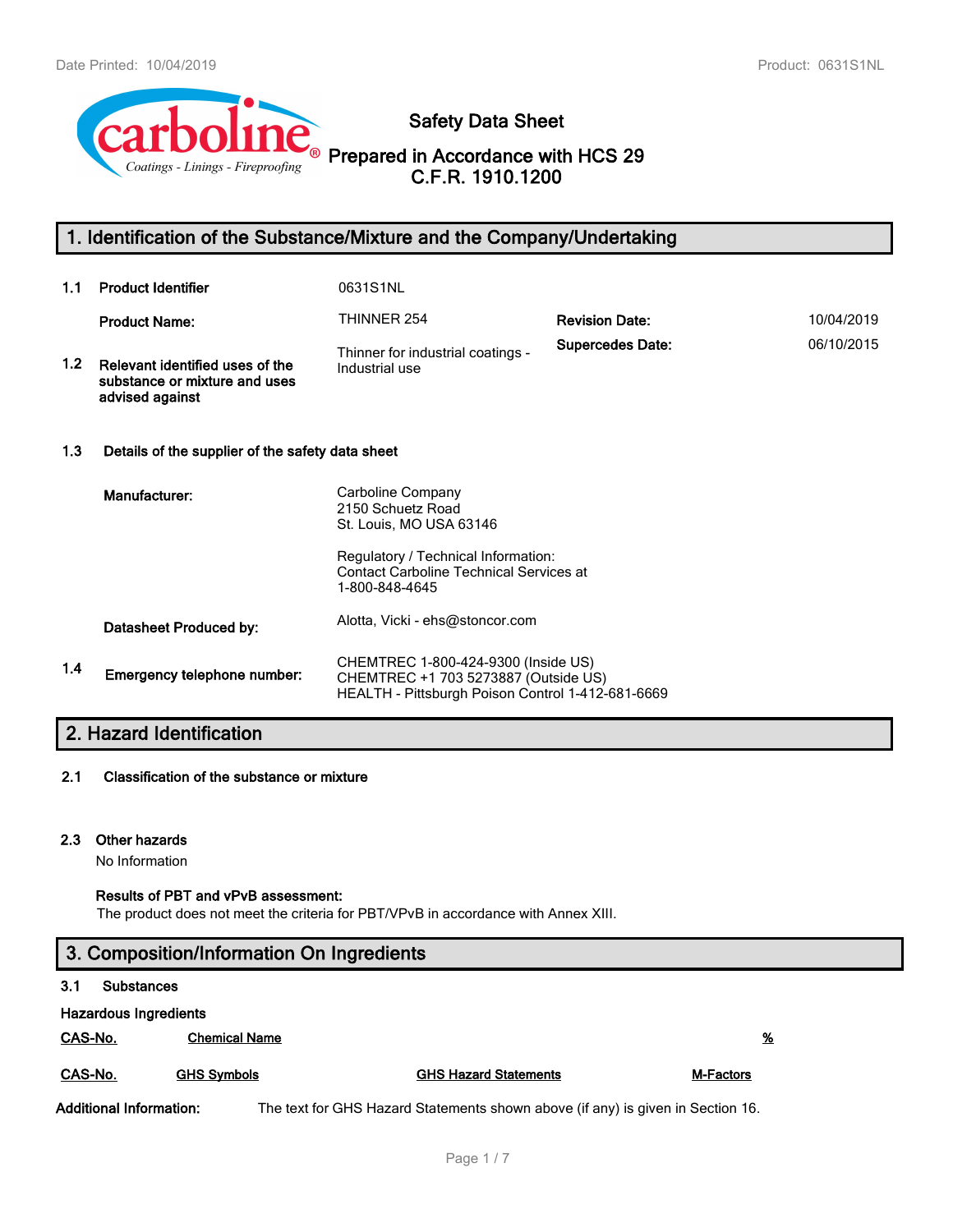## **4.1 Description of First Aid Measures**

**AFTER INHALATION:** Give oxygen or artificial respiration if needed. Remove person to fresh air. If signs/symptoms continue, get medical attention.

**AFTER SKIN CONTACT:** In case of contact, immediately flush skin with plenty of water for at least 15 minutes while removing contaminated clothing and shoes. If skin irritation persists, call a physician.

**AFTER EYE CONTACT:** Rinse thoroughly with plenty of water for at least 15 minutes and consult a physician.

**AFTER INGESTION:** Do NOT induce vomiting. Never give anything by mouth to an unconscious person. If swallowed, call a poison control centre or doctor immediately.

## **4.2 Most important symptoms and effects, both acute and delayed**

Irritating to eyes and skin. May be harmful if swallowed.

## **4.3 Indication of any immediate medical attention and special treatment needed**

No information available on clinical testing and medical monitoring. Specific toxicological information on substances, if available, can be found in section 11.

When symptoms persist or in all cases of doubt seek medical advice.

# **5. Fire-fighting Measures**

## **5.1 Extinguishing Media:**

Carbon Dioxide, Dry Chemical, Foam, Water Fog

**UNUSUAL FIRE AND EXPLOSION HAZARDS:** Combustible LiquidProvide adequate ventilation. Keep away from heat/sparks/open flames/hot surfaces. - No smoking.

## **5.2 Special hazards arising from the substance or mixture**

No Information

#### **5.3 Advice for firefighters**

In the event of fire, wear self-contained breathing apparatus. Combustible material. Cool containers / tanks with water spray.

## **6. Accidental Release Measures**

#### **6.1 Personal precautions, protective equipment and emergency procedures**

Ensure adequate ventilation. Evacuate personnel to safe areas. Remove all sources of ignition. To avoid ignition of vapours by static electricity discharge, all metal parts of the equipment must be grounded. Wear personal protective equipment. For personal protection see section 8.

#### **6.2 Environmental precautions**

Do not allow material to contaminate ground water system. Prevent product from entering drains.

### **6.3 Methods and material for containment and cleaning up**

Prevent further leakage or spillage if safe to do so. Contain spillage, soak up with non-combustible absorbent material, (e.g. sand, earth, diatomaceous earth, vermiculite) and transfer to a container for disposal according to local / national regulations (see section 13).

### **6.4 Reference to other sections**

Please refer to disposal requirements or country specific disposal requirements for this material. See Section 13 for further information.

# **7. Handling and Storage**

### **7.1 Precautions for safe handling**

**INSTRUCTIONS FOR SAFE HANDLING :** Keep containers dry and tightly closed to avoid moisture absorption and contamination. Prepare the working solution as given on the label(s) and/or the user instructions. Do not breathe vapours or spray mist. Ensure all equipment is electrically grounded before beginning transfer operations. Do not get in eyes, on skin,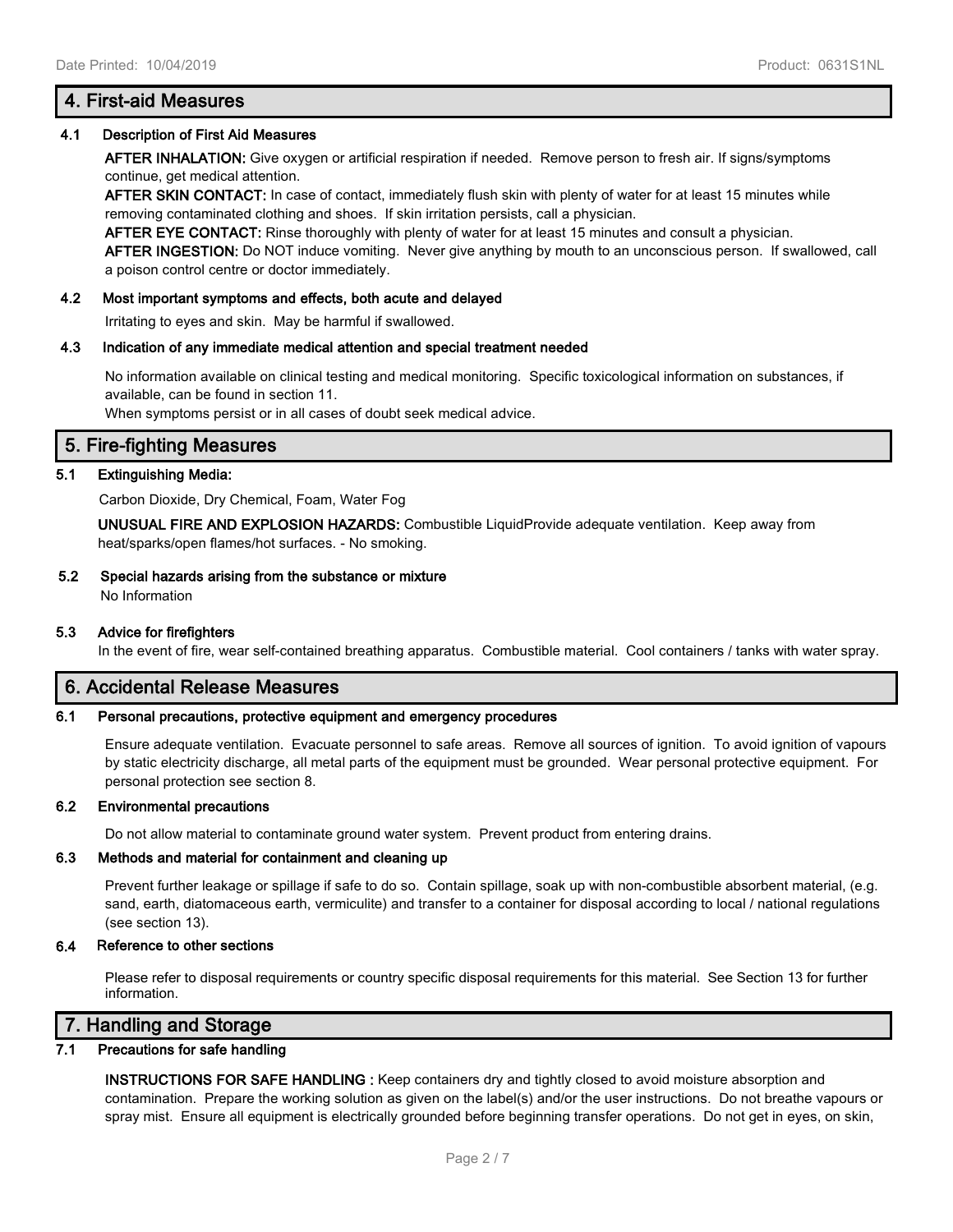or on clothing. Use only with adequate ventilation/personal protection. Wash thoroughly after handling. **PROTECTION AND HYGIENE MEASURES :** Handle in accordance with good industrial hygiene and safety practice. Wash hands before breaks and at the end of workday. When using, do not eat, drink or smoke.

#### **7.2 Conditions for safe storage, including any incompatibilities**

#### **CONDITIONS TO AVOID:** Heat, flames and sparks.

**STORAGE CONDITIONS:** Keep container closed when not in use. Store in a dry, well ventilated place away from sources of heat, ignition and direct sunlight.

#### **7.3 Specific end use(s)**

No specific advice for end use available.

### **8. Exposure Controls/Personal Protection**

#### **8.1 Control parameters**

| Ingredients with Occupational Exposure Limits |
|-----------------------------------------------|
| (US)                                          |
|                                               |

| <u>Name</u>              | CAS-No. | <b>ACGIH TWA</b> | <b>ACGIH STEL</b> | <b>ACGIH Ceiling</b> |
|--------------------------|---------|------------------|-------------------|----------------------|
| No hazardous items exist |         |                  |                   |                      |
| <b>Name</b>              | CAS-No. | <b>OSHA PEL</b>  | <b>OSHA STEL</b>  |                      |

No hazardous items exist

**FURTHER INFORMATION:** Refer to the regulatory exposure limits for the workforce enforced in each country.

#### **8.2 Exposure controls**

#### **Personal Protection**

**RESPIRATORY PROTECTION:** In order to avoid inhalation of spray-mist and sanding dust, all spraying and sanding must be done wearing adequate respirator. Use only with ventilation to keep levels below exposure guidelines reported in this document. User should test and monitor exposure levels to ensure all personnel are below guidelines. If not sure, or not able to monitor, use State or federally approved supplied air respirator. For silica containing coatings in a liquid state, and/or if no exposure limits are established above, air-supplied respirators are generally not required.

**EYE PROTECTION:** Safety glasses with side-shields.

**HAND PROTECTION:** Gloves should be discarded and replaced if there is any indication of degradation or chemical breakthrough. Impervious gloves. Request information on glove permeation properties from the glove supplier. Lightweight protective clothing

**OTHER PROTECTIVE EQUIPMENT:** Ensure that eyewash stations and safety showers are close to the workstation location. **ENGINEERING CONTROLS:** Avoid contact with skin, eyes and clothing. Ensure adequate ventilation, especially in confined areas.

# **9. Physical and Chemical Properties**

| 9.1 | Information on basic physical and chemical properties |              |
|-----|-------------------------------------------------------|--------------|
|     | Appearance:                                           | Clear Liquid |
|     | <b>Physical State</b>                                 | Liguid       |
|     | Odor                                                  | Mild         |
|     | Odor threshold                                        | N/D          |
|     | рH                                                    | N/D          |
|     | Melting point / freezing point (°C)                   | -117F        |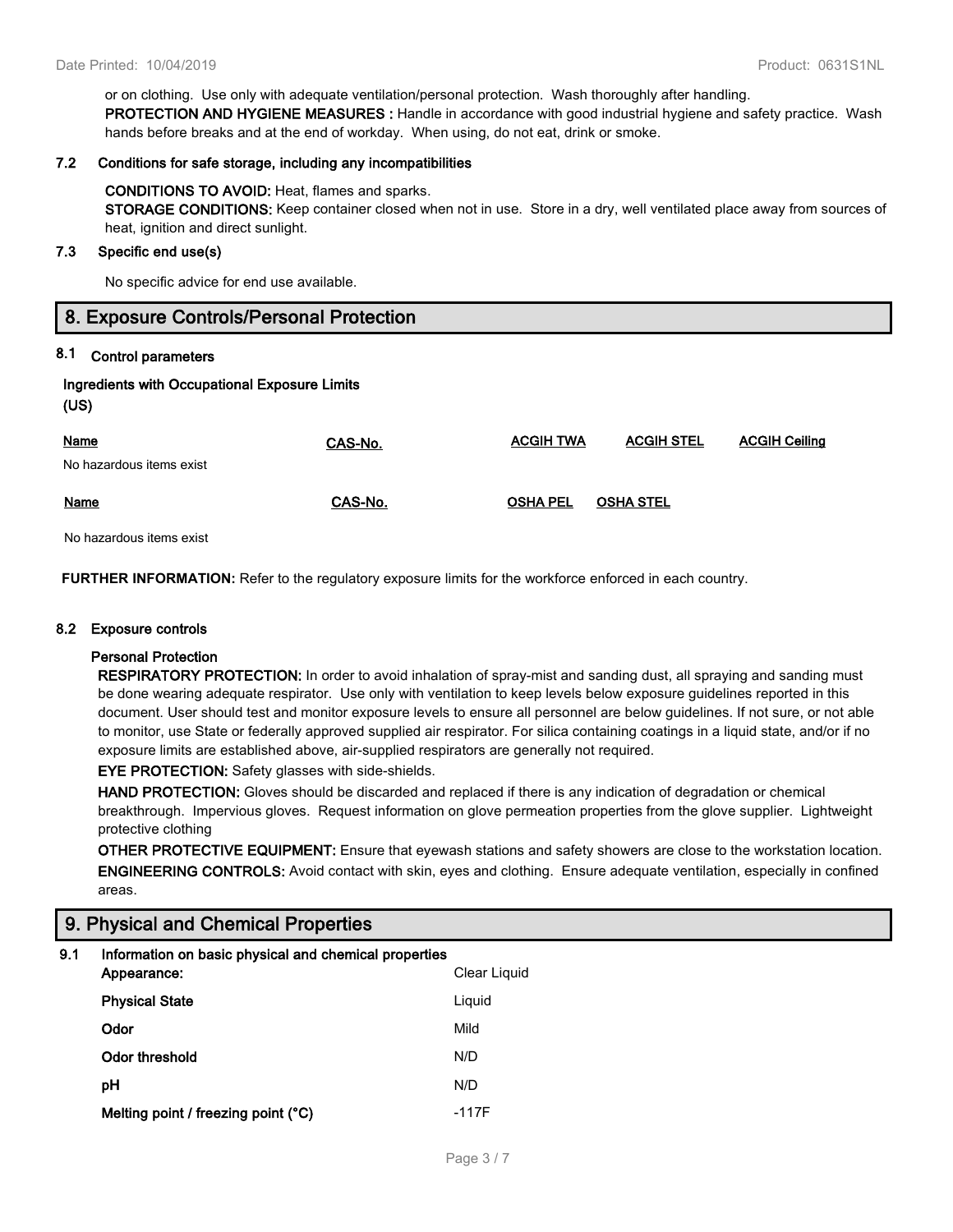| Boiling point/range                                    | 374 F (190 C) - 374 F (190 C) |
|--------------------------------------------------------|-------------------------------|
| <b>Flash Point</b>                                     | 167F (75C)                    |
| <b>Evaporation rate</b>                                | <b>Slower Than Ether</b>      |
| Flammability (solid, gas)                              | Not determined                |
| Upper/lower flammability or explosive<br><b>limits</b> | $1.1 - 14.0$                  |
| Vapour Pressure, mmHg                                  | $0.41$ mmHq $@$ 25C           |
| Vapour density                                         | Heavier than Air              |
| <b>Relative density</b>                                | Not determined                |
| Solubility in / Miscibility with water                 | 100% By Weight                |
| Partition coefficient: n-octanol/water                 | Not determined                |
| Auto-ignition temperature (°C)                         | Not determined                |
| Decomposition temperature (°C)                         | Not determined                |
| <b>Viscosity</b>                                       | Unknown                       |
| <b>Explosive properties</b>                            | Not determined                |
| <b>Oxidising properties</b>                            | Not determined                |
| Other information                                      |                               |
| VOC Content g/l:                                       | 949                           |
| Specific Gravity (g/cm3)                               | 0.951                         |

# **10. Stability and Reactivity**

#### **10.1 Reactivity**

**9.2** 

No reactivity hazards known under normal storage and use conditions.

#### **10.2 Chemical stability**

Stable under normal conditions.

#### **10.3 Possibility of hazardous reactions**

Hazardous polymerisation does not occur.

### **10.4 Conditions to avoid**

Heat, flames and sparks.

#### **10.5 Incompatible materials**

Strong oxidizing agents.

#### **10.6 Hazardous decomposition products**

Carbon dioxide (CO2), carbon monoxide (CO), oxides of nitrogen (NOx), dense black smoke.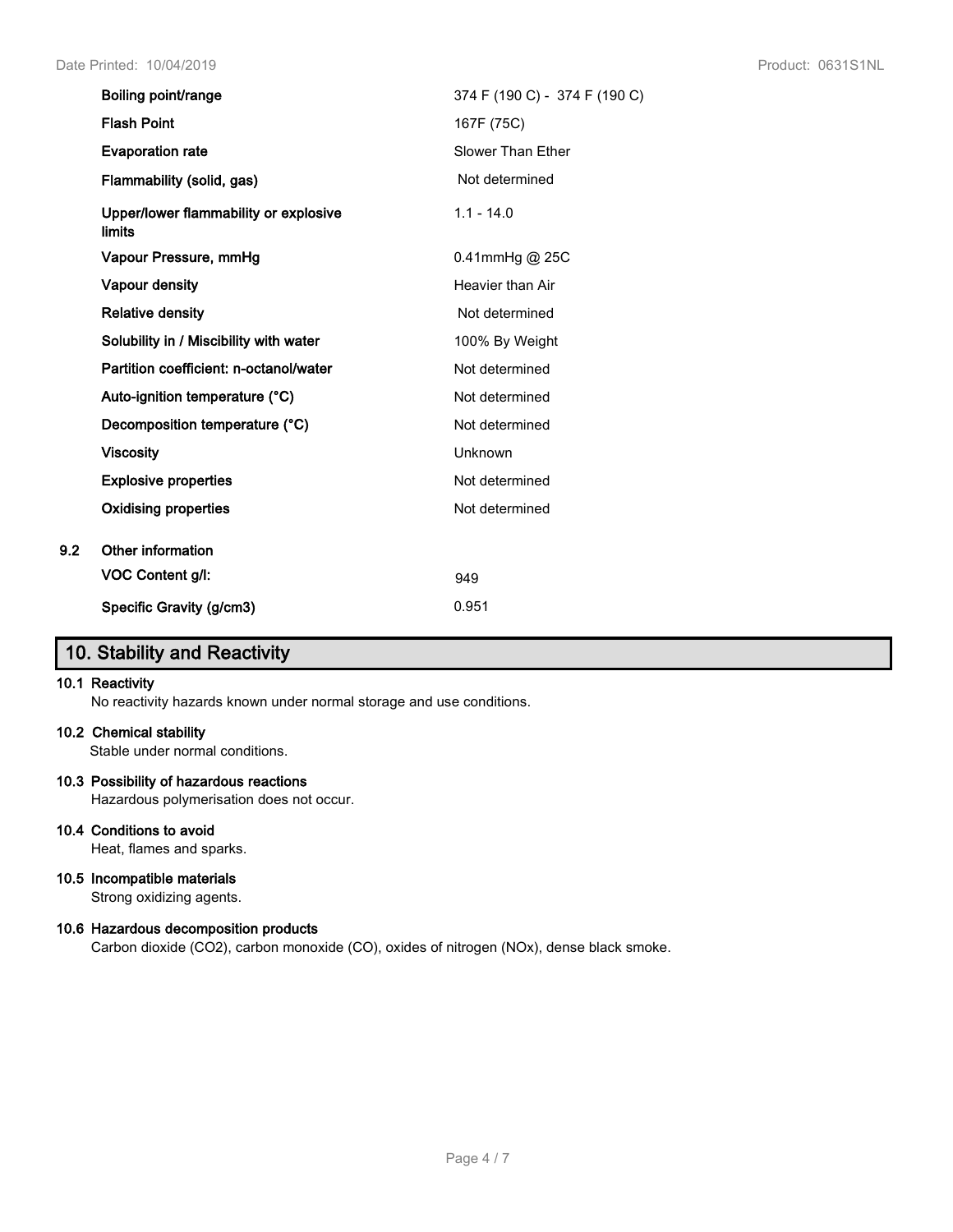# **11. Toxicological Information**

| 11.1 | Information on toxicological effects |                |  |
|------|--------------------------------------|----------------|--|
|      | <b>Acute Toxicity:</b>               |                |  |
|      | Oral LD50:                           | N/D            |  |
|      | <b>Inhalation LC50:</b>              | N/D            |  |
|      | Irritation:                          | Unknown        |  |
|      | Corrosivity:                         | Unknown        |  |
|      | Sensitization:                       | Unknown        |  |
|      | Repeated dose toxicity:              | Unknown        |  |
|      | Carcinogenicity:                     | Unknown        |  |
|      | Mutagenicity:                        | Unknown        |  |
|      | <b>Toxicity for reproduction:</b>    | Unknown        |  |
|      | STOT-single exposure:                | No Information |  |
|      | STOT-repeated exposure:              | No Information |  |
|      | <b>Aspiration hazard:</b>            | No Information |  |

**If no information is available above under Acute Toxicity then the acute effects of this product have not been tested. Data on individual components are tabulated below:**

| CAS-No. | <b>Chemical Name</b>                             | Oral LD50 | Dermal LD50 | Vapor LC50 | Gas LC50 | <b>Dust/Mist</b><br><u>LC50</u> |
|---------|--------------------------------------------------|-----------|-------------|------------|----------|---------------------------------|
|         | Data at the substance level is<br>not available. |           |             |            |          |                                 |

#### **Additional Information:**

No Information

# **12. Ecological Information**

### **12.1 Toxicity:**

|      | EC50 48hr (Daphnia):                | Unknown |
|------|-------------------------------------|---------|
|      | IC50 72hr (Algae):                  | Unknown |
|      | LC50 96hr (fish):                   | Unknown |
|      | 12.2 Persistence and degradability: | Unknown |
| 12.3 | <b>Bioaccumulative potential:</b>   | Unknown |
| 12.4 | Mobility in soil:                   | Unknown |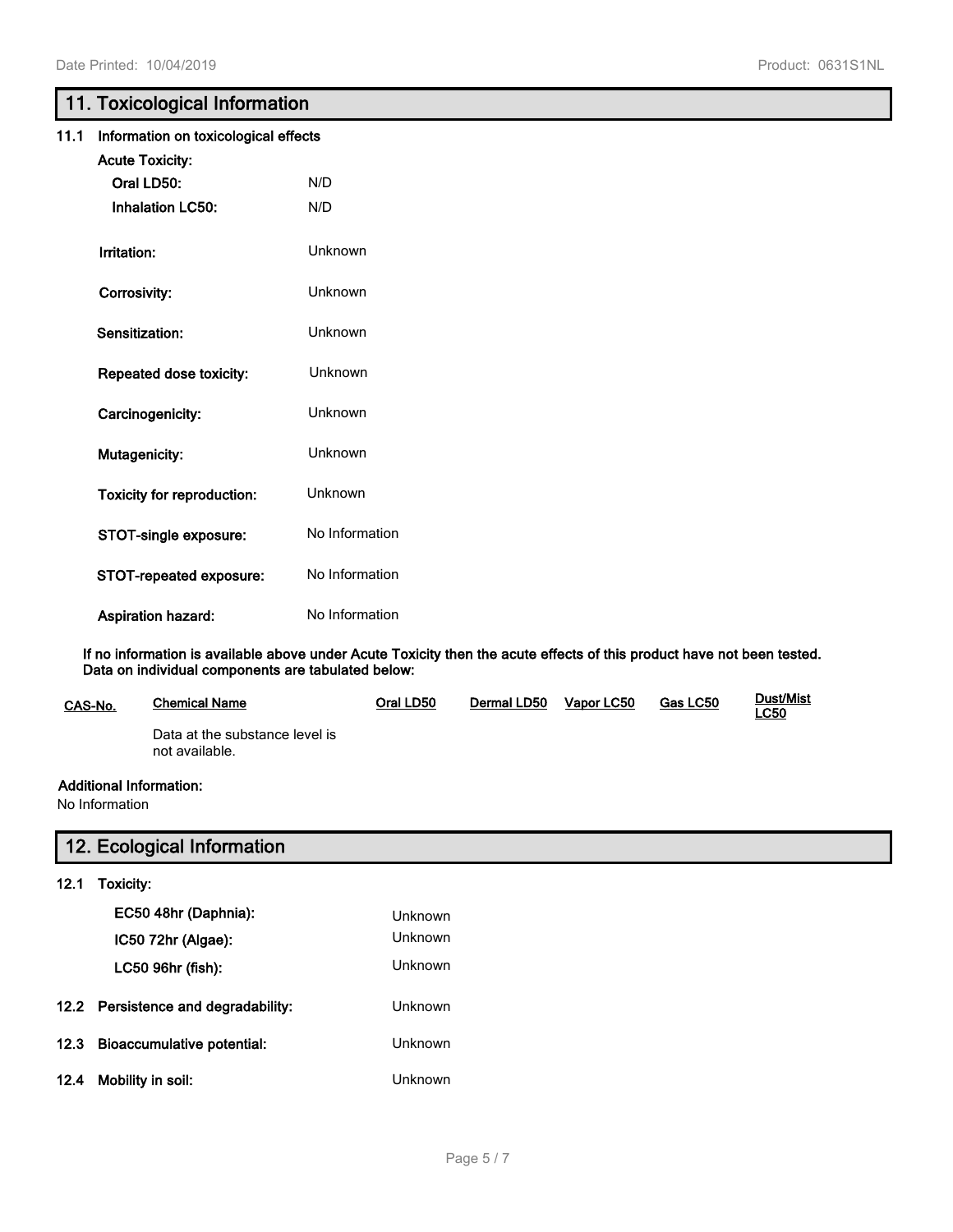#### **12.5 Results of PBT and vPvB assessment:**

The product does not meet the criteria for PBT/VPvB in accordance with Annex XIII.

#### **13. Disposal Considerations**

**13.1 WASTE TREATMENT METHODS:** Do not burn, or use a cutting torch on, the empty drum. If recycling is not practicable, dispose of in compliance with local regulations. Dispose of in accordance with local regulations. Empty containers should be taken to an approved waste handling site for recycling or disposal.

### **14. Transport Information**

|      | 14.1 UN number                                                              | None          |
|------|-----------------------------------------------------------------------------|---------------|
|      | 14.2 UN proper shipping name                                                | Not Regulated |
|      | <b>Technical name</b>                                                       | N/A           |
|      | 14.3 Transport hazard class(es)                                             | None          |
|      | Subsidiary shipping hazard                                                  | N/A           |
| 14.4 | Packing group                                                               | N/A           |
| 14.5 | <b>Environmental hazards</b>                                                | Unknown       |
| 14.6 | Special precautions for user                                                | Unknown       |
|      | EmS-No.:                                                                    | N/A           |
| 14.7 | Transport in bulk according to Annex II<br>of MARPOL 73/78 and the IBC code | Unknown       |

### **15. Regulatory Information**

**15.1 Safety, health and environmental regulations/legislation for the substance or mixture:**

### **U.S. Federal Regulations: As follows -**

#### **CERCLA - Sara Hazard Category**

This product has been reviewed according to the EPA 'Hazard Categories' promulgated under Sections 311 and 312 of the Superfund Amendment and Reauthorization Act of 1986 (SARA Title III) and is considered, under applicable definitions, to meet the following categories:

#### None Known

#### **Sara Section 313:**

This product contains the following substances subject to the reporting requirements of Section 313 of Title III of the Superfund Amendment and Reauthorization Act of 1986 and 40 CFR part 372:

No Sara 313 components exist in this product.

#### **Toxic Substances Control Act:**

All components of this product are either listed on the TSCA Inventory or are exempt.

This product contains the following chemical substances subject to the reporting requirements of TSCA 12(B) if exported from the United States:

No TSCA 12(b) components exist in this product.